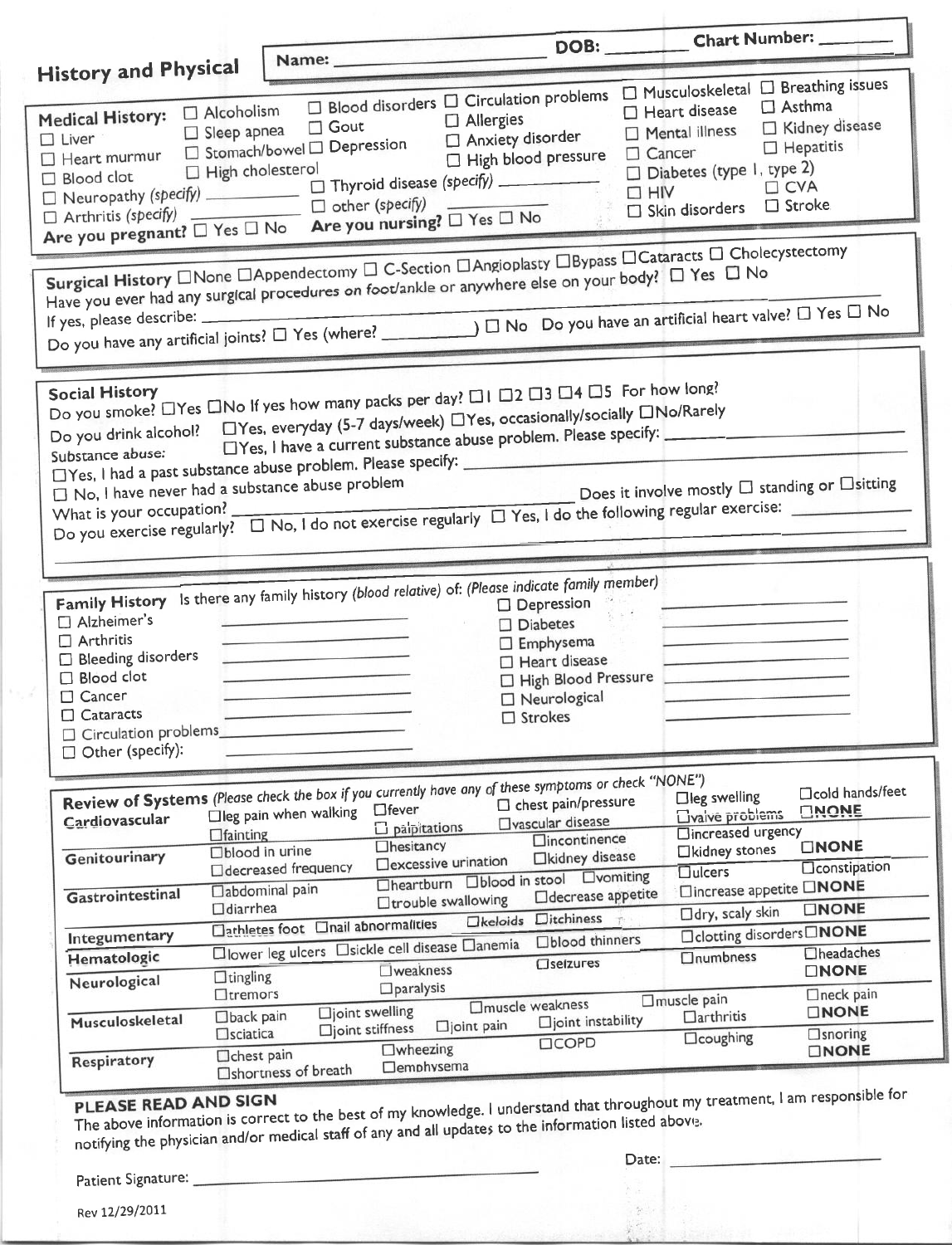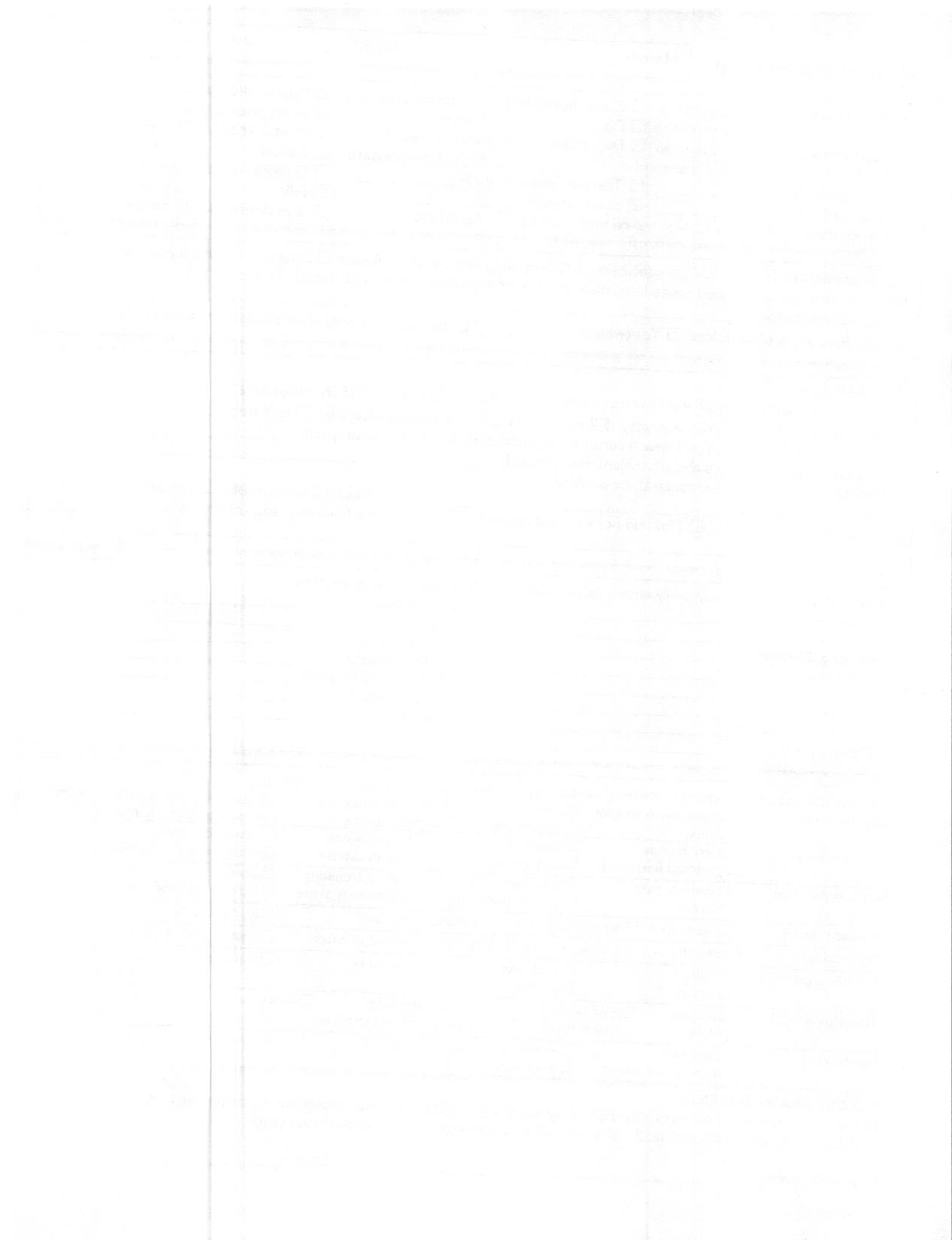|  | <b>Practice: LIVINGSTON PODIATRY PLLC</b> |  |  |
|--|-------------------------------------------|--|--|
|--|-------------------------------------------|--|--|

**Today's Date:** 

|                                                                                                                                    |  | Emergency Name: Phone: Phone:                                 |  |
|------------------------------------------------------------------------------------------------------------------------------------|--|---------------------------------------------------------------|--|
| E-mail newsletters, reminders, statements, etc.                                                                                    |  |                                                               |  |
|                                                                                                                                    |  |                                                               |  |
|                                                                                                                                    |  |                                                               |  |
|                                                                                                                                    |  |                                                               |  |
|                                                                                                                                    |  |                                                               |  |
|                                                                                                                                    |  |                                                               |  |
|                                                                                                                                    |  | <b>Example 2</b> Are you the insured? $\Box$ Yes $\Box$ No    |  |
| <b>Insured Information</b>                                                                                                         |  |                                                               |  |
|                                                                                                                                    |  | Relationship to insured: <b>OSpouse</b> Q Child OSelf Q other |  |
|                                                                                                                                    |  |                                                               |  |
|                                                                                                                                    |  |                                                               |  |
|                                                                                                                                    |  |                                                               |  |
|                                                                                                                                    |  |                                                               |  |
| <b>Insured Information</b>                                                                                                         |  |                                                               |  |
|                                                                                                                                    |  | Relationship to insured: <b>ESpouse E Child ESelf E Other</b> |  |
|                                                                                                                                    |  |                                                               |  |
|                                                                                                                                    |  |                                                               |  |
|                                                                                                                                    |  |                                                               |  |
|                                                                                                                                    |  |                                                               |  |
| How did you find out about our practice? $\Box$ Physician $\Box$ Internet $\Box$ Telephone book $\Box$ Family member $\Box$ Friend |  |                                                               |  |
|                                                                                                                                    |  | $\Box$ $\Box$                                                 |  |
|                                                                                                                                    |  |                                                               |  |
|                                                                                                                                    |  | Result of accident or work injury? OYes ONo                   |  |
| How long has this bothered you? 1 2 3 4 5 6 7 $\Box$ days $\Box$ weeks $\Box$ months $\Box$ years                                  |  |                                                               |  |
|                                                                                                                                    |  |                                                               |  |
| On a scale of I-10 (I being no pain and 10 being the worst) what is your level of pain? 10                                         |  |                                                               |  |
| The pain quality is: <b>Oburning Oconstant Odull Osharp Oshooting Othrobbing Other:</b>                                            |  |                                                               |  |
|                                                                                                                                    |  |                                                               |  |

## PLEASE READ AND SIGN

The above information is correct to the best of my knowledge. I understand that throughout my treatment, I am responsible for notifying the physician and/or medical staff of any and all updates to the information listed above.

Date:

Patient Signature: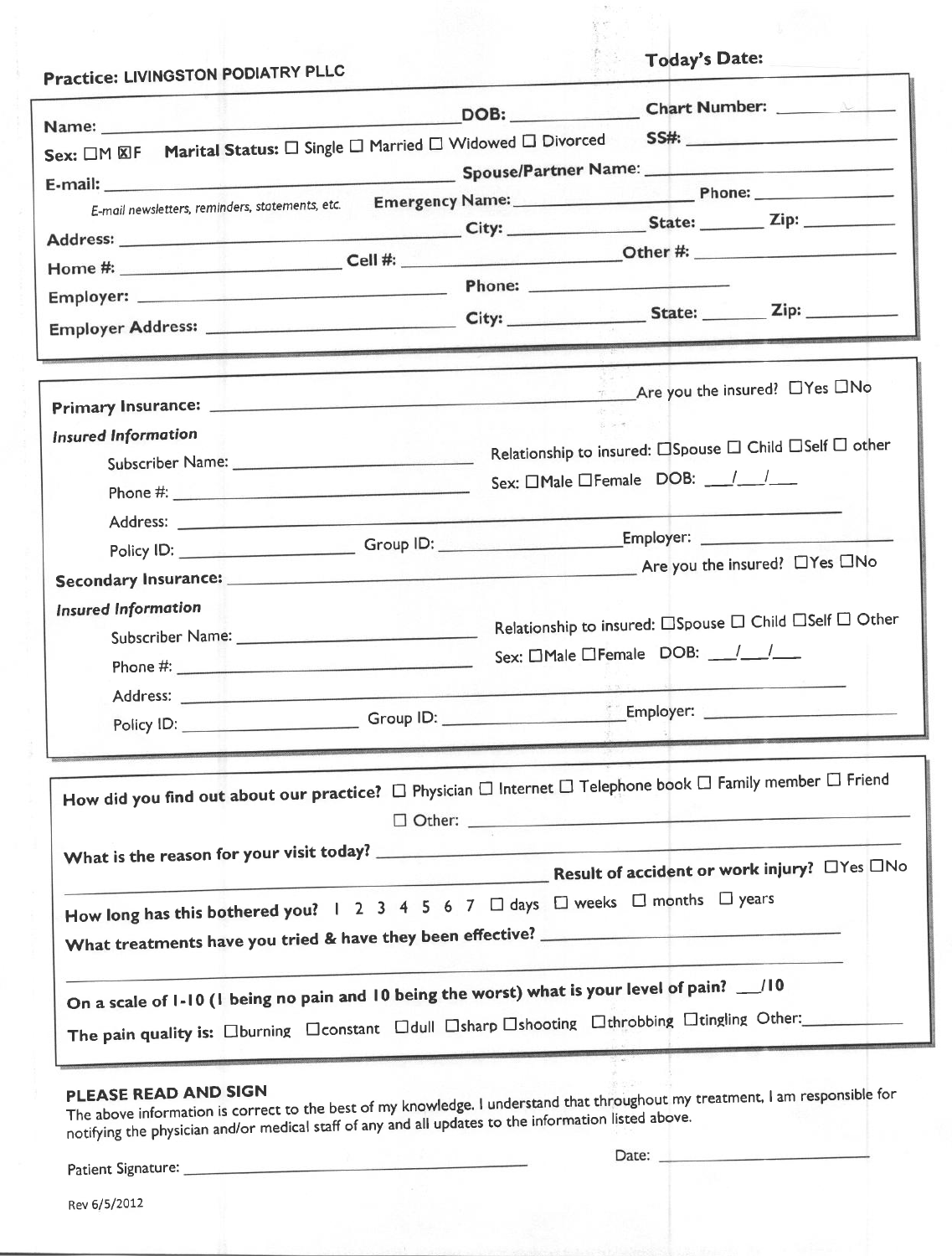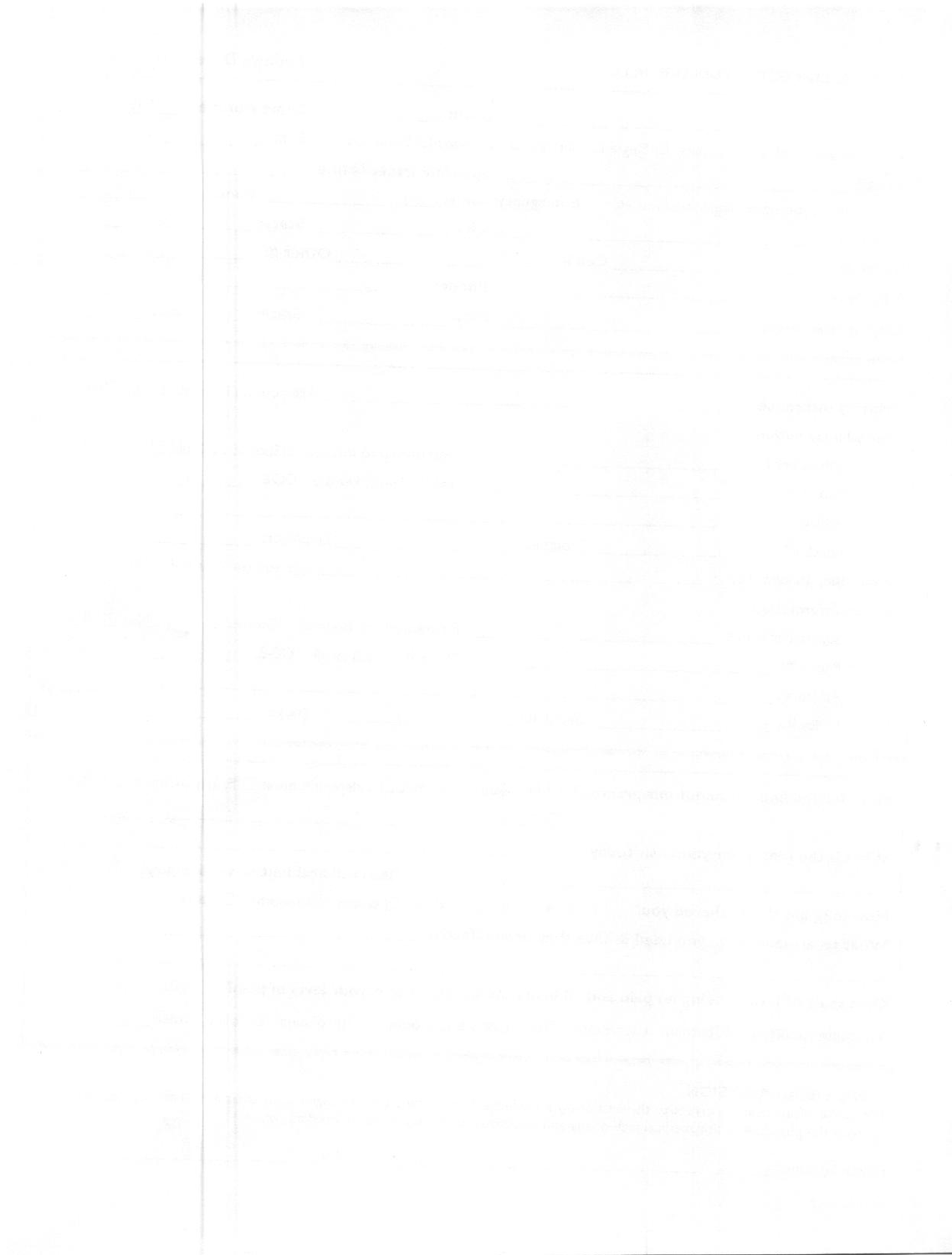| Name:                    |                                                                                                                                                                                                                                |                                                                                                               | Chart#:                                                                                                        |                                                                                                   |
|--------------------------|--------------------------------------------------------------------------------------------------------------------------------------------------------------------------------------------------------------------------------|---------------------------------------------------------------------------------------------------------------|----------------------------------------------------------------------------------------------------------------|---------------------------------------------------------------------------------------------------|
|                          | □Hispanic or Latino                                                                                                                                                                                                            | □ Not Hispanic or Latino                                                                                      |                                                                                                                | $\Box$ Declined to specify                                                                        |
| <b>Ethnicity:</b>        | $\Box$ Asian                                                                                                                                                                                                                   | □ American Indian or Alaska Native                                                                            |                                                                                                                | □ Black or African American                                                                       |
| Race:                    | $\square$ White                                                                                                                                                                                                                | □ Native Hawaiian or other Pacific Islander                                                                   |                                                                                                                | □Declined to specify                                                                              |
|                          |                                                                                                                                                                                                                                | Preferred Language: English                                                                                   |                                                                                                                | $\Box$ Declined to specify                                                                        |
|                          |                                                                                                                                                                                                                                |                                                                                                               |                                                                                                                |                                                                                                   |
| <b>Pharmacy Address:</b> |                                                                                                                                                                                                                                |                                                                                                               |                                                                                                                | City, State, Zip:                                                                                 |
|                          |                                                                                                                                                                                                                                |                                                                                                               |                                                                                                                |                                                                                                   |
|                          | Address: No. 1996. The Contract of the Contract of the Contract of the Contract of the Contract of the Contract of the Contract of the Contract of the Contract of the Contract of the Contract of the Contract of the Contrac |                                                                                                               |                                                                                                                |                                                                                                   |
|                          |                                                                                                                                                                                                                                |                                                                                                               |                                                                                                                |                                                                                                   |
|                          |                                                                                                                                                                                                                                |                                                                                                               |                                                                                                                |                                                                                                   |
|                          |                                                                                                                                                                                                                                |                                                                                                               |                                                                                                                |                                                                                                   |
|                          | Who can we leave messages with?                                                                                                                                                                                                | Will you allow us to send internet based (e-mail) delivery of reminders and newsletters? $\Box$ Yes $\Box$ No |                                                                                                                |                                                                                                   |
|                          |                                                                                                                                                                                                                                | Name(s):                                                                                                      |                                                                                                                |                                                                                                   |
|                          |                                                                                                                                                                                                                                |                                                                                                               |                                                                                                                |                                                                                                   |
|                          |                                                                                                                                                                                                                                |                                                                                                               | <b>Vital Signs</b>                                                                                             |                                                                                                   |
|                          | □Current Every Day □Smoker, Current Status Unknown                                                                                                                                                                             |                                                                                                               |                                                                                                                | Blood Pressure: /________/                                                                        |
|                          | □Current Some Day □Heavy Tobacco □Unknown If Ever                                                                                                                                                                              |                                                                                                               |                                                                                                                | Height: _______________Weight: ____________                                                       |
|                          |                                                                                                                                                                                                                                | □Former □Never □Light Tobacco □I decline to answer                                                            |                                                                                                                |                                                                                                   |
| <b>Smoking Status</b>    |                                                                                                                                                                                                                                |                                                                                                               |                                                                                                                |                                                                                                   |
|                          | <b>Current Medications</b>                                                                                                                                                                                                     |                                                                                                               | <b>Allergies</b>                                                                                               | □ No Known Drug Allergies                                                                         |
|                          | $\Box$ No Known Medications $\Box$ I take the following medications:                                                                                                                                                           |                                                                                                               | □ No Known Allergies                                                                                           |                                                                                                   |
|                          |                                                                                                                                                                                                                                | Dose:                                                                                                         |                                                                                                                | Reaction: Reaction:<br>Reaction: Network                                                          |
|                          | Name: 2008 - 2008 - 2008 - 2019 - 2019 - 2019 - 2019 - 2019 - 2019 - 2019 - 2019 - 2019 - 2019 - 2019 - 2019 - 2019 - 2019 - 2019 - 2019 - 2019 - 2019 - 2019 - 2019 - 2019 - 2019 - 2019 - 2019 - 2019 - 2019 - 2019 - 2019 - |                                                                                                               | Name: <b>Manual Manual Property</b>                                                                            | Reaction: <u>________________</u>                                                                 |
|                          | Name: 2008 - 2008 - 2009 - 2010 - 2010 - 2010 - 2010 - 2010 - 2010 - 2010 - 2010 - 2010 - 2010 - 2010 - 2010 -                                                                                                                 | Dose: __________<br>Dose: ___________                                                                         |                                                                                                                | Reaction:                                                                                         |
|                          | Name: 2008 - 2008 - 2008 - 2008 - 2008 - 2008 - 2008 - 2008 - 2008 - 2008 - 2008 - 2008 - 2008 - 2008 - 2008 -                                                                                                                 | Dose: ___________                                                                                             | Name: 2008. 2009. 2009. 2009. 2009. 2009. 2009. 2009. 2009. 2009. 2009. 2009. 2009. 2009. 2009. 2009. 2009. 20 |                                                                                                   |
|                          |                                                                                                                                                                                                                                | Dose:                                                                                                         |                                                                                                                | Reaction:                                                                                         |
|                          | Name: 2008                                                                                                                                                                                                                     | Dose:                                                                                                         |                                                                                                                | Reaction: <b>Manual Property</b>                                                                  |
|                          | Name: 2008 - 2008 - 2008 - 2008 - 2008 - 2008 - 2008 - 2008 - 2008 - 2008 - 2008 - 2008 - 2008 - 2008 - 2008 -                                                                                                                 | Dose:                                                                                                         | Name: 2008                                                                                                     | Reaction: <b>Network</b>                                                                          |
|                          |                                                                                                                                                                                                                                | Dose:                                                                                                         | Name: 1                                                                                                        | Reaction: ________________                                                                        |
|                          | Name: Use the back of this form if more room is needed                                                                                                                                                                         |                                                                                                               |                                                                                                                |                                                                                                   |
|                          |                                                                                                                                                                                                                                |                                                                                                               |                                                                                                                |                                                                                                   |
|                          |                                                                                                                                                                                                                                |                                                                                                               |                                                                                                                |                                                                                                   |
|                          |                                                                                                                                                                                                                                | Have you fallen in the last 12 months? OYes ONo Were you injured from the fall? OYes ONo                      |                                                                                                                | Advanced Directives: □ Living Will □ DNR □ Durable Power of Attorney □ Surrogate Appointed □ None |